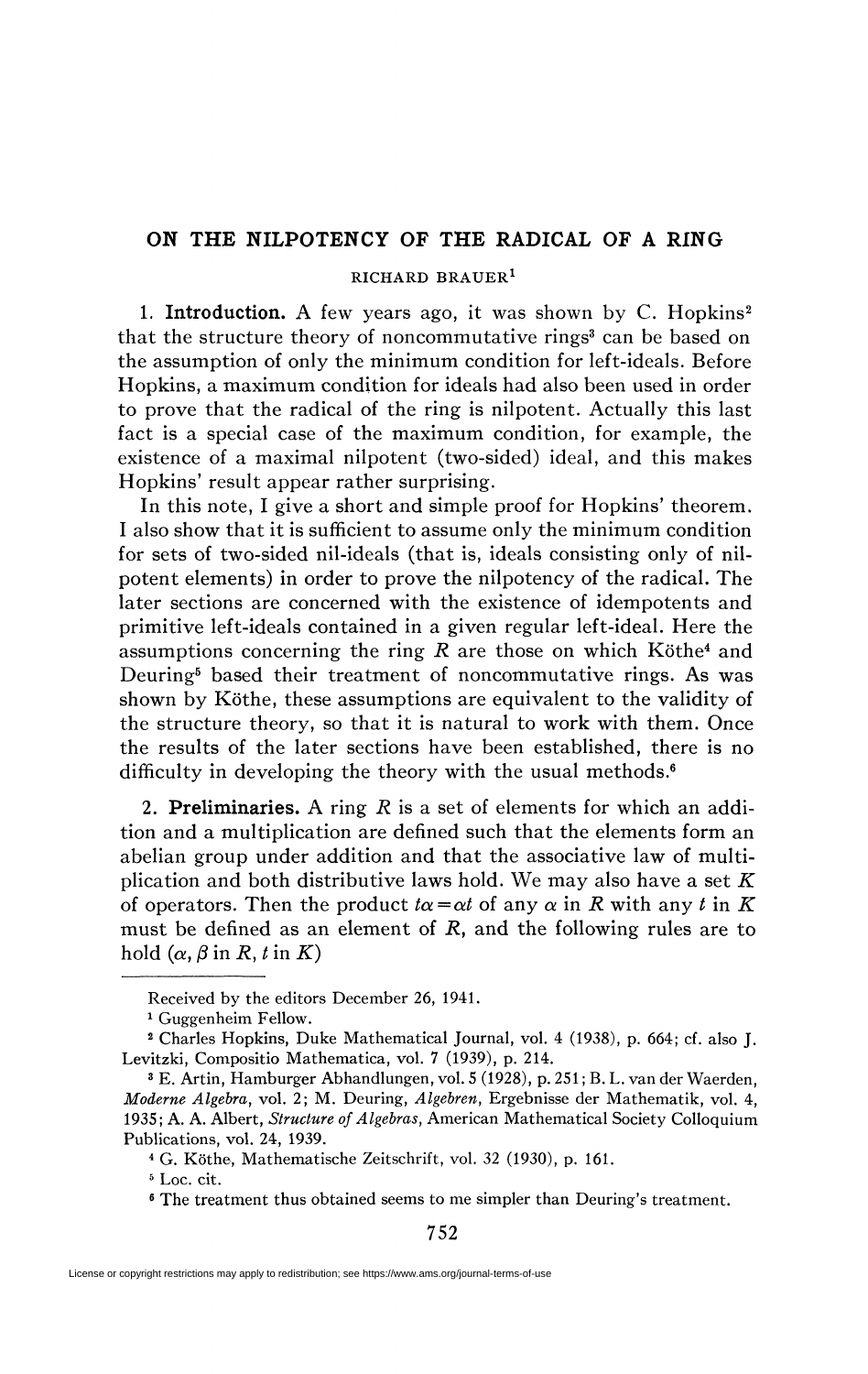## **THE RADICAL OF A RING** 753

(1) 
$$
(\alpha + \beta)t = \alpha t + \beta t, \qquad (\alpha \beta)t = \alpha(\beta t) = (\alpha t)\beta.
$$

We then say that  $R$  is a  $K$ -ring. However, for some purposes, these postulates are not suitable, for example, it is easy to see that it is not always possible to imbed a K-ring R in a K-ring  $R^*$  which has a 1-element. We may modify the definition of a  $K$ -ring  $R$  in the following manner: If t lies in K and  $\alpha$  lies in R, then  $\alpha t$  and  $t\alpha$  both are defined as elements of R. For  $\alpha$ ,  $\beta$  in R, and for t in K, we have

(2) 
$$
(\alpha + \beta)t = \alpha t + \beta t, \qquad t(\alpha + \beta) = t\alpha + t\beta,
$$

$$
(\alpha\beta)t = \alpha(\beta t), \qquad (\alpha t)\beta = \alpha(t\beta), \qquad t(\alpha\beta) = t(\alpha\beta).
$$

We admit the possibility that  $\alpha t \neq t\alpha$ . A K-ring R in this sense can always be imbedded in a K-ring  $R^*$  which has a 1-element. It does not mean an essential restriction to assume that *K* itself is a ring which has a 1-element *e* such that: (a)  $\alpha e = e\alpha = \alpha$  for all  $\alpha$  in R. (b) If  $\alpha t = 0$ for a fixed t in K and all  $\alpha$  in R, then  $t = 0$ . The same holds, if all  $t\alpha = 0$ . (c) For the elements of *R* and for the elements of *K*, all possible associative and distributive laws hold. (This includes the equations (2).) A left-ideal (abbreviated /-ideal) of the *K-ring R* is a subset a of *R* which satisfies the following conditions: (1) If  $\alpha$  and  $\beta$  lie in a, then  $\alpha \pm \beta$  lies in a. (2) If  $\alpha$  lies in a, then  $\rho \alpha$  and  $t\alpha$  lie in a for any  $\rho$  in *R* and any *t* in *K*. In the case of a right-ideal (*r*-ideal), (2) has to be replaced by: (2') If  $\alpha$  lies in  $\mathfrak{a}$ , then  $\alpha \rho$  and  $\alpha t$  lie in  $\mathfrak{a}$  for any  $\rho$  in  $R$ and any *t in K. A* set *a* is an ideal, if a is both /-ideal and r-ideal.

For the following, it does not make any difference which definition of a  $K$ -ring is used.

3. **The radical.** An element *v* of the ring *R* is a *radical-element,* if it belongs to at least one nilpotent ideal. Since every nilpotent /-ideal and every nilpotent  $r$ -ideal is contained in a nilpotent ideal,<sup>7</sup> the elements of nilpotent /-ideals and r-ideals are radical-elements. The sum of two nilpotent ideals is a nilpotent ideal;<sup>8</sup> the same holds for any finite number of nilpotent ideals. It follows readily that the set of all radical-elements forms an ideal *N,* the *radical* of *R.* It is easy to give examples of rings *R* whose radical *N* is not nilpotent. Hence we have to make a further assumption.

ASSUMPTION (A). If  $\Sigma$  is a nonvacuous set of ideals a which consist *of nilpotent elements of R, then there exists at least one minimal ideal*  of  $\Sigma$ .

**<sup>7</sup> Cf. A. A. Albert, loc. cit., p. 22.** 

**<sup>8</sup> Cf. A. A. Albert, loc. cit., p. 23.**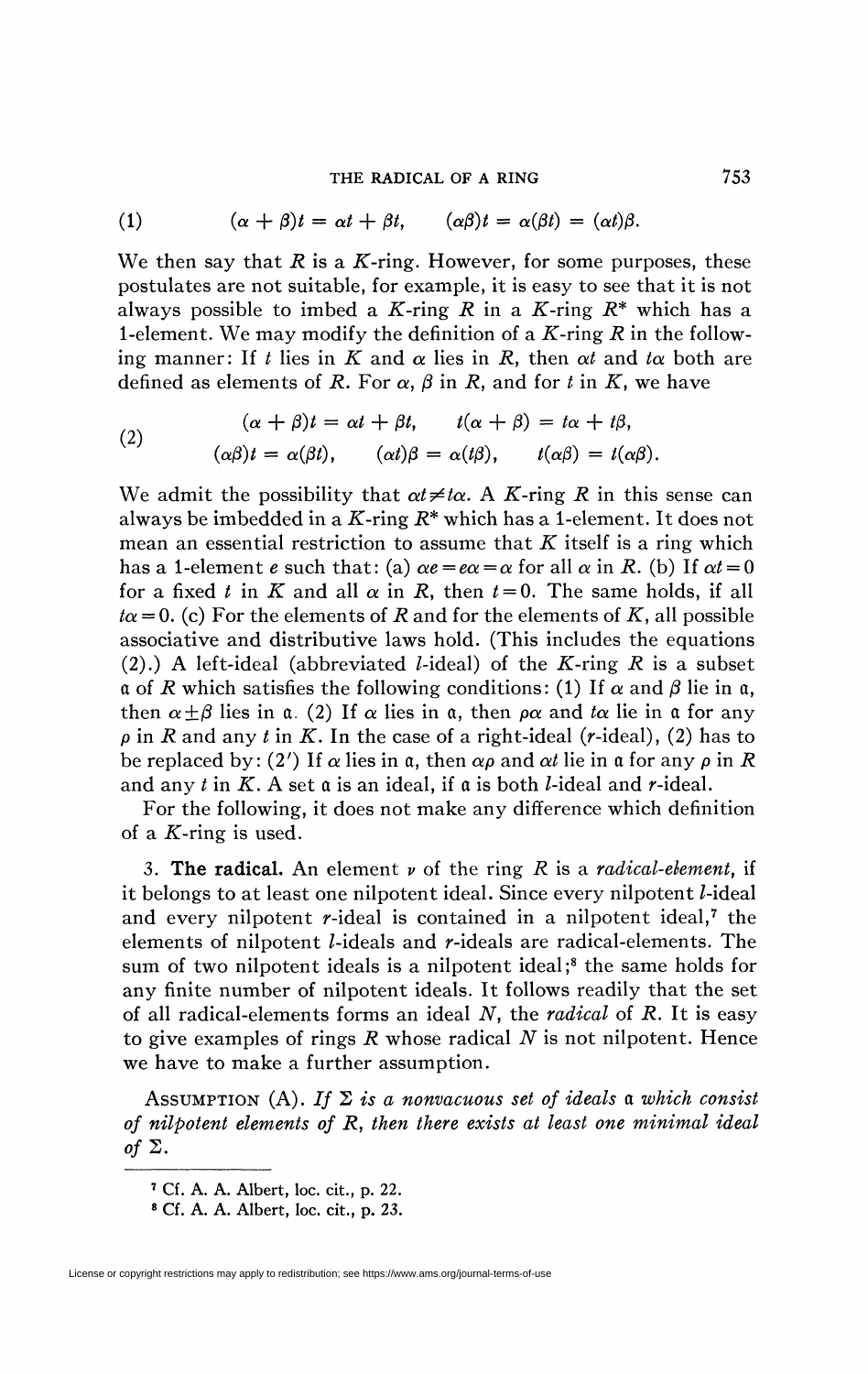We now prove this theorem.

THEOREM 1. *If the ring R satisfies this assumption* (A), *then its radical N is nilpotent.* 

PROOF, (a) Let us first suppose that the ring *R* even satisfies the assumption (A) when the word "ideal" in it is replaced by the word "left-ideal."<sup>9,10</sup>

We have

$$
(3) \t\t\t N \supseteq N^2 \supseteq N^3 \supseteq \cdots.
$$

Since all these ideals consist of nilpotent elements of *R,* there exists a minimal ideal  $N^k = T$  of the set (3). If  $T = 0$ , we are finished. Assume  $T\neq 0$ . Then

$$
(4) \hspace{3.1em} T^2 = T.
$$

Consider the set  $\Sigma$  of all *l*-ideals a contained in *T* for which  $T_0 \neq 0$ . This set is not empty, since it contains  $a = T$ . Let a be a minimal *l*-ideal of  $\Sigma$ . Since  $T\mathfrak{a}\neq 0$ , there exists an element  $\alpha$  in  $\mathfrak{a}$  such that  $T\alpha \neq 0$ . Then  $T\alpha \subseteq \mathfrak{a} \subseteq T$  and  $T(T\alpha) = T^2\alpha = T\alpha \neq 0$ . Hence  $T\alpha$  itself belongs to  $\Sigma$ . Since a was minimal, we have

(5) a = *Ta.* 

In particular, the element  $\alpha$  of a belongs to  $T\alpha$ . We can find an element  $\tau$  of  $T$  such that  $\alpha = \tau \alpha$ . This implies  $\alpha = \tau \alpha = \tau^2 \alpha = \tau^3 \alpha = \cdots$ . However,  $\tau$  as an element of  $T = N^k$  is nilpotent. Hence  $\tau^l \alpha = 0$  for a suitable *l*, and we obtain  $\alpha = 0$  which contradicts  $T\alpha \neq 0$ . This proves Theorem 1 under our present assumption.

(b) If we assume that *R* satisfies the assumption (A) in its original form, we have to replace the set  $\Sigma$  by the set  $\Sigma'$  of all ideals a contained in T for which  $T \notin \mathcal{I} \neq 0$ . Again, the ideal T belongs to the set. If a is a minimal ideal of  $\Sigma'$ , we can find an element  $\alpha$  of a such that  $T\alpha T\neq 0$ . Then  $T\alpha T$  belongs to  $\Sigma'$ , and the minimal property of a gives

(6) a = *TaT.* 

Consequently, the element  $\alpha$  of a belongs to  $TaT$ . This means that there exist elements  $\tau_1$ ,  $\tau_2$ ,  $\cdots$ ,  $\tau_n$ ,  $\tau'_1$ ,  $\tau'_2$ ,  $\cdots$ ,  $\tau'_n$  in T such that

<sup>9</sup> For the proof of the theorem, it is not necessary to deal with this case separately. However, the proof becomes somewhat simpler when we make the stronger assumption. The minimum condition for /-ideals of *R,* implies this stronger assumption.

<sup>10</sup> Added July 5, 1942: The proof in (a) was found independently by Reinhold Baer.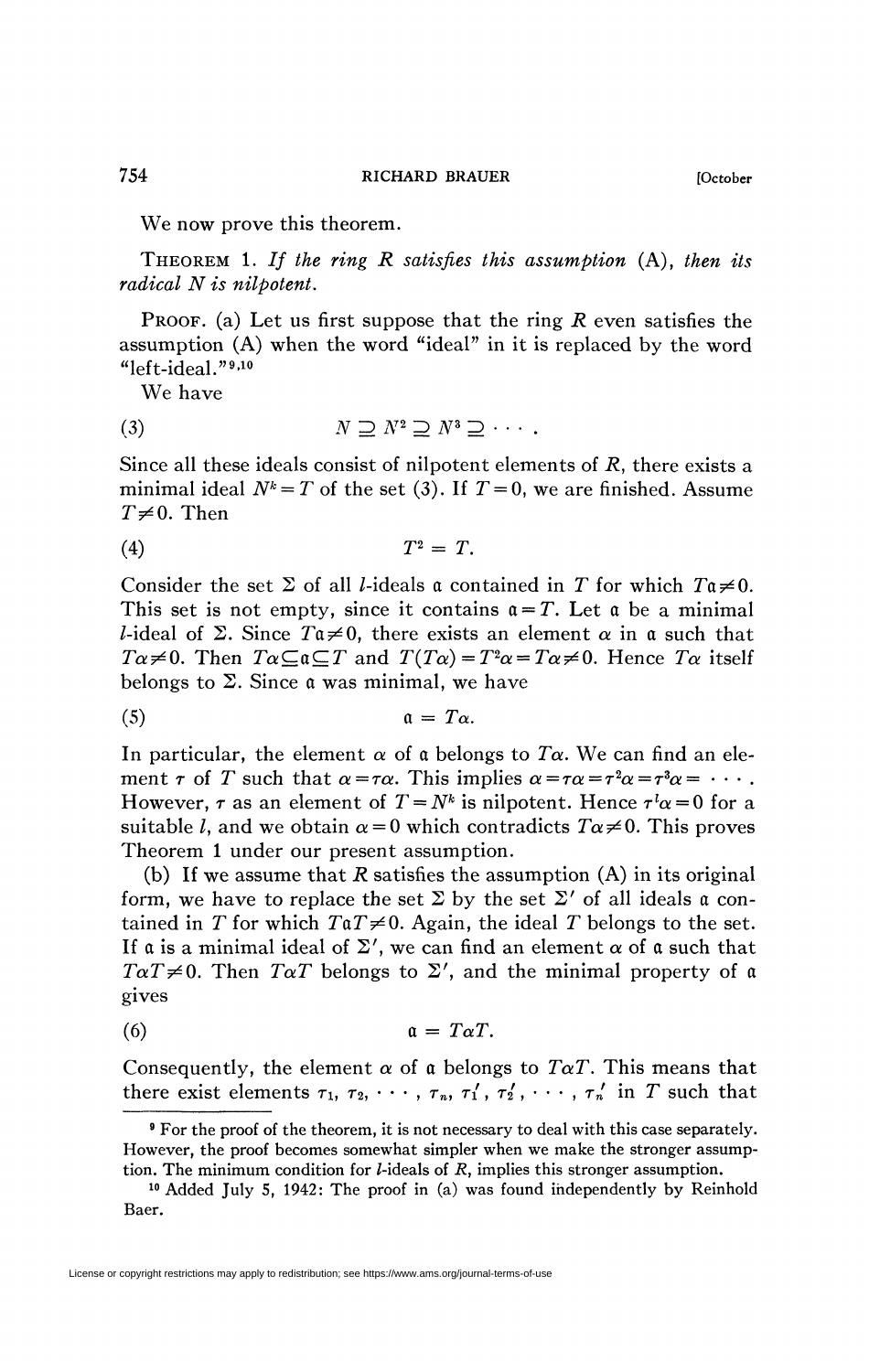$$
\alpha = \sum_{i=1}^n \tau_i \alpha \tau_i'.
$$

On replacing  $\alpha$  on the right side by  $\sum \tau_i \alpha \tau'_i$  and continuing in this manner, we obtain

(7) 
$$
\alpha = \sum_i \tau_i \alpha \tau'_i = \sum_{i,j} \tau_i \tau_j \alpha \tau'_j \tau'_i = \sum_{i,j,k} \tau_i \tau_j \tau_k \alpha \tau'_k \tau'_j \tau'_i = \cdots
$$

The radical element  $\tau_i$  belongs to a nilpotent ideal  $\pi_i$ . Hence the sum q of the *n* ideals  $\pi_i$  is a nilpotent ideal containing all  $\tau_i$ . If  $q^r = 0$ , then the *rth* of the sums in (7) vanishes since all products of *r* factors  $\tau_i$  ( $1 \leq i \leq n$ ) will vanish. Hence  $\alpha = 0$ , which contradicts the condition  $T\alpha T\neq 0$ . This proves the theorem.

4. **Existence of idempotents.** For the last two sections, we make the following assumptions concerning the ring *R:* 

(I) *The radical N of R is nilpotent.* 

(II) If  $\Sigma$  is a nonvacuous set of *l*-ideals  $\mathfrak{a} \supseteq N$ *, there exists at least one minimal l-ideal of* S.

The condition  $(A)$ , §3, implies the condition  $(I)$  as is shown by Theorem 1. If  $R$  satisfies the minimum condition for  $l$ -ideals, then certainly  $(A)$  and  $(I)$  hold, that is,  $(I)$  and  $(II)$  hold.

We say that an *l*-ideal is *regular*, if it is not nilpotent. An *l*-ideal **a** is *primitive*, if a is regular while every *l*-ideal  $\mathfrak b$  with  $\mathfrak b \subset \mathfrak a$  is nilpotent.

LEMMA 1. Every regular l-ideal  $m$  contains an element  $\eta$  with  $\eta^2 \equiv \eta$ ,  $n \neq 0$  (mod N).

PROOF.<sup>11</sup> (a) Assume first that  $m\supset N$ . Using the assumption (II), we obtain an *l*-ideal **a** with  $m \supseteq a$   $\supseteq N$  such that no *l*-ideal lies between a and N. If  $a\alpha \subseteq N$  for all  $\alpha$  in a, we have  $a^2 \subseteq N$  which would imply that  $\mathfrak{a}^2$  is nilpotent. But then  $\mathfrak{a}$  is nilpotent, that is,  $\mathfrak{a} \subseteq N$ . Hence for a suitable  $\alpha$  in  $\alpha$ , the *l*-ideal  $\alpha\alpha$  does not belong to *N*. Then  $N\text{-}N+$  $\alpha\text{-}a$ .<sup>12</sup> It follows that

$$
\mathfrak{a}=N+\mathfrak{a}\alpha.
$$

This implies that  $\alpha$  can be written in the form  $\alpha = \nu + \eta \alpha$  with  $\nu$  in N and  $\eta$  in a. Then  $\eta \alpha \equiv \alpha$  (mod *N*), and hence  $\eta^2 \alpha \equiv \eta \alpha$ ,  $(\eta^2 - \eta) \alpha \equiv 0$ 

<sup>11</sup> If the minimum condition for /-ideals is satisfied in *R,* this proof can be simplified as follows: The  $l$ -ideal  $m$  contains a primitive  $l$ -ideal  $\alpha$ . As in the proof, we may choose an  $\alpha$  in  $\alpha$  such that  $\alpha\alpha$  does not lie in N. Then  $\alpha\alpha = \alpha$ . This gives the existence of an  $\eta$  in  $\alpha$  for which  $\eta \alpha = \eta$ . As in the proof, we can conclude  $\eta^2 \equiv \eta \not\equiv 0 \pmod{N}$ .

<sup>&</sup>lt;sup>12</sup> We use the  $+$  sign, even if the sum of the *l*-ideals is not direct.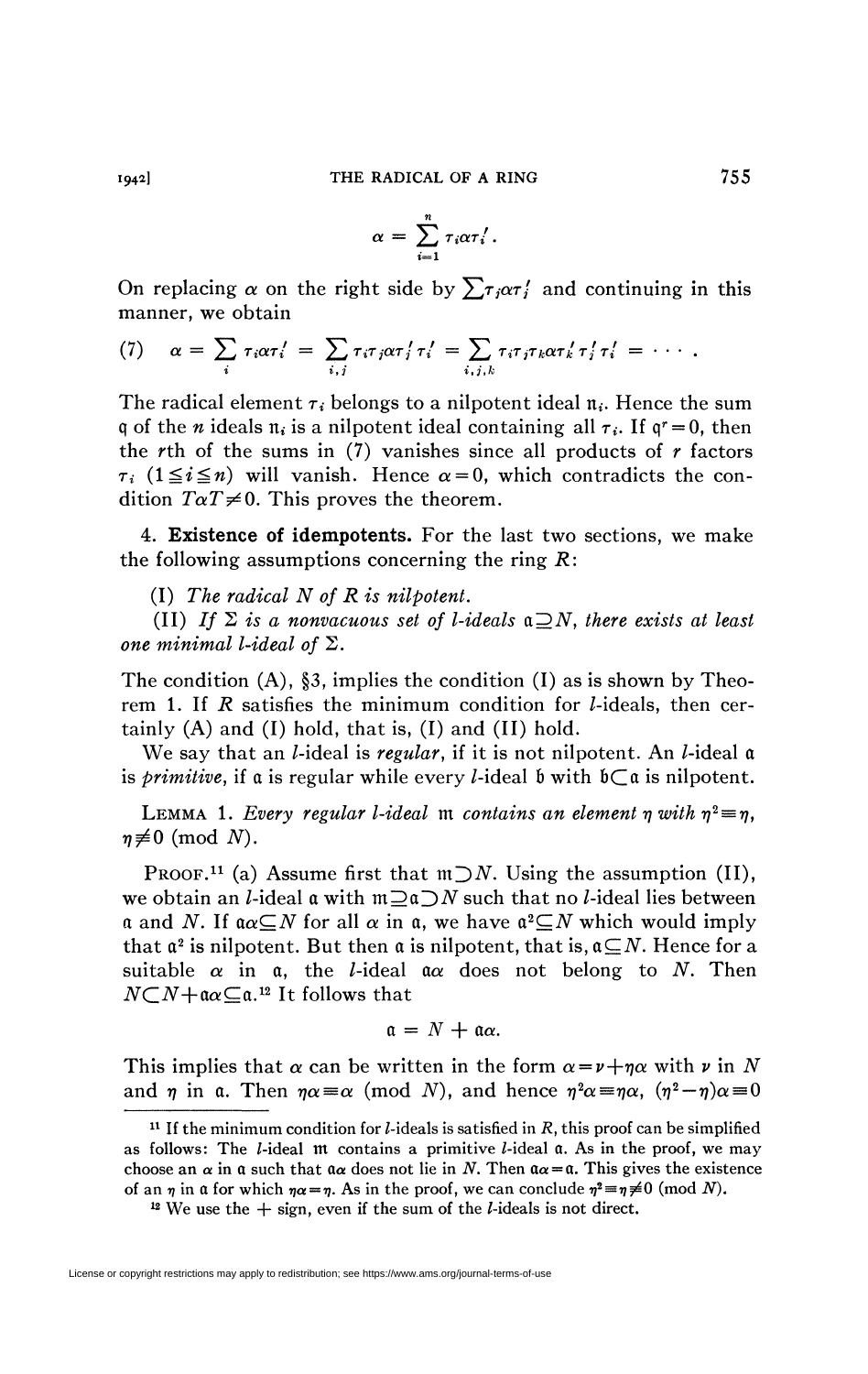756 RICHARD BRAUER [October

(mod N). The elements x of a for which  $x\alpha \equiv 0 \pmod{N}$  form an *l*-ideal b with  $N \subseteq b \subseteq a$ . However,  $\eta$  does not lie in b, since  $\eta \alpha \equiv 0 \pmod{N}$ would imply  $\alpha \equiv 0 \pmod{N}$  and  $\alpha \subseteq N$ . Hence  $\beta \neq \alpha$ , that is,  $\beta = N$ . The element  $\eta^2 - \eta$  lies in b, which gives  $\eta^2 \equiv \eta \pmod{N}$ . If we had  $\eta \equiv 0 \pmod{N}$ , then again  $\alpha \equiv \eta \alpha \equiv 0 \pmod{N}$ , which was impossible.

Hence  $\eta \neq 0$ ,  $\eta^2 \equiv \eta \pmod{N}$  and  $\eta$  lies in  $\mathfrak{a}$ . (b) If m does not contain N, set  $m^* = m + N$ . Then, as shown in (a), the *l*-ideal  $m^*$  contains an element  $\eta^*$  with  $\eta^{*2} \equiv \eta^* \neq 0$  (mod *N*). However, every  $\eta^*$  of  $m+N$  is congruent to an element  $\eta$  of m, and this  $\eta$ will satisfy the conditions of Lemma 1.

LEMMA 2. *If r is a given positive integer, we may find a polynomial f(x) with rational integral coefficients such that* 

(8) 
$$
f(x) \equiv 0 \pmod{x^{r+1}}, \quad f(x) \equiv 1 \pmod{(1-x)^r}.
$$

PROOF. Expand the square bracket on the right side of  $1 = 1^{2r} = [x + (1-x)]^{2r}$  according to the binomial theorem. If  $f(x)$  is the sum of the terms containing x at least to the power  $x^{r+1}$ , then  $f(x)$ satisfies the congruences (8).

THEOREM 2. *Every regular l-ideal* m *contains an idempotent* e.

PROOF. Construct  $\eta$  according to Lemma 1. Then  $(\eta - \eta^2)^r = 0$  for some *r*. The element  $\epsilon = f(\eta)$  is well defined, as  $f(x)$  has no constant term. It follows from (8) that we have an equation  $f(x)^2 - f(x)$  $=(x-x^2)^{r}g(x)$  where  $g(x)$  is a polynomial with rational integral coefficients such that  $g(x)$  has no constant term. If we replace x by  $\eta$ , we obtain  $\epsilon^2 - \epsilon = 0$ . If we had  $\epsilon = f(\eta) = 0$ , we could multiply the second congruence (8) by  $x^{r+1}$  and replace x by  $\eta$ . This would give  $0 = \eta^{r+1}$  which contradicts the congruences  $\eta = \eta^2 = \eta^3 = \cdots$ ,  $\eta \neq 0$ (mod  $N$ ). Hence  $\epsilon$  is an idempotent belonging to  $\mathfrak a$ .

COROLLARY. *An element v of R is a radical element, if it is properly nilpotent, that is, if*  $\alpha v$  *is nilpotent for every*  $\alpha$  *in R.* 

PROOF. If  $\nu$  belongs to the nilpotent ideal n, then  $R\nu\subseteq \mathfrak{n}\subseteq N$ , and all  $\alpha \nu$  are nilpotent. If  $\nu$  is properly nilpotent, then  $\alpha = R\nu$  cannot contain an idempotent. Hence  $Rv\subseteq N$ . The set of all  $\nu$  for which  $Rv\subseteq N$ , forms an ideal n which again cannot contain an idempotent. Hence  $n\subseteq N$ ; in particular, *v* belongs to *N*.

5. **Primitive /-ideals contained in regular /-ideals.<sup>13</sup>** We prove the following theorems.

<sup>&</sup>lt;sup>13</sup> If the minimum condition for *l*-ideals is assumed, Theorem 4 becomes trivial.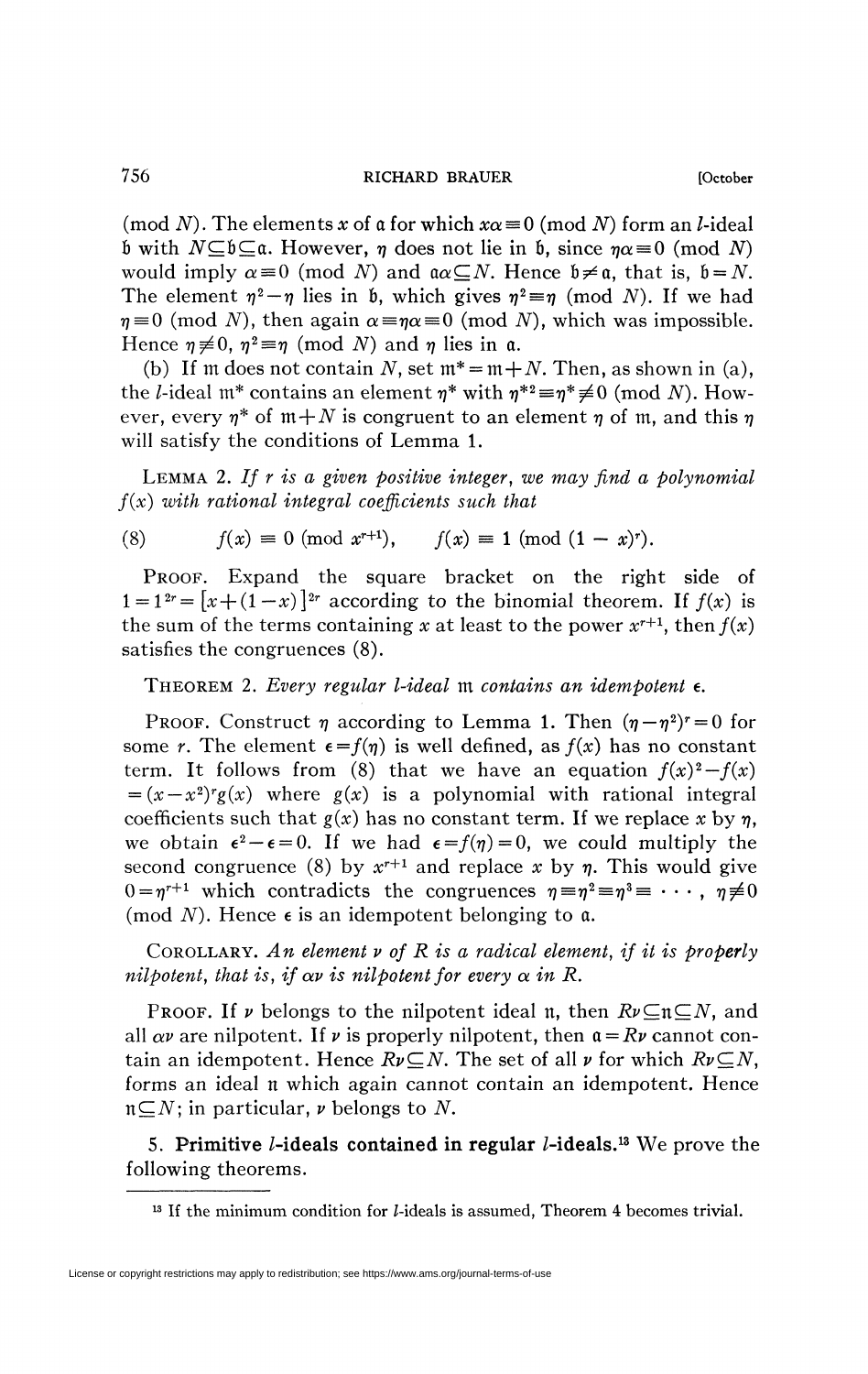THEOREM 3. Let a be an l-ideal with  $a \supseteq N$ , such that no l-ideal lies *between* a *and N. If e is an idempotent belonging to* a, *then Re is a primitive l-ideal contained in* a.

**PROOF.** Suppose **b** is a regular *l*-ideal with  $b \subset R$ . Then **b** contains an idempotent *e'* and we have

(9) *Re'* C *Re.* 

Since  $\epsilon'$  belongs to  $\mathbb{R}\epsilon$ , we have  $\epsilon' \epsilon = \epsilon'$ . Set  $\xi = \epsilon - \epsilon \epsilon'$ . Then  $\xi \epsilon = \epsilon^2 - \epsilon \epsilon' \epsilon = \epsilon - \epsilon \epsilon' = \xi$ ,  $\xi \epsilon' = 0$ . Hence  $\xi^2 = \xi \epsilon - \xi \epsilon \epsilon' = \xi$ .

If  $\xi \neq 0$ , it is an idempotent contained in Re. Then  $N \subseteq R\xi + N \subseteq \mathfrak{a}$ . Since no *l*-ideal lies between a and N and R $\xi$  contains  $\xi^2 = \xi \neq 0$ (mod N), we have  $R\xi + N = \mathfrak{a}$ . This implies  $\mathfrak{a}\epsilon' = R\xi \epsilon' + N\epsilon' = N\epsilon' \subseteq N$ . However,  $\alpha \epsilon'$  contains  $\epsilon'^2 = \epsilon'$  which does not lie in *N*; we have a contradiction.

Hence  $\xi = 0$ , that is,  $\epsilon \epsilon' = \epsilon$ . Then  $R\epsilon'$  contains  $\epsilon \epsilon' = \epsilon$ , and  $R\epsilon' \supseteq R\epsilon$ . This contradicts (9), and the theorem is proved.

THEOREM 4. *Every regular l-ideal* m *contains a primitive l-ideal.* 

**PROOF.** Let a be an *l*-ideal such that  $N \subset \mathfrak{a} \subseteq \mathfrak{m} + N$  and that no *l*-ideal lies between N and a. Then a contains an idempotent  $\epsilon_0$ , and  $\epsilon_0 = \eta + \nu$  with  $\eta$  in m and  $\nu$  in N. Hence  $\eta^2 \equiv \epsilon_0^2 = \epsilon_0 \equiv \eta \pmod{N}$ ,  $\eta \equiv \epsilon_0 \neq 0$  (mod *N*). Using Lemma 2 as in the proof of Theorem 2, we obtain an idempotent  $\epsilon = f(\eta)$  which belongs to m. Then  $R\epsilon\subseteq$ m. Since  $\eta = \epsilon_0 - \nu$  lies in  $\alpha + N = \alpha$ , the element  $\epsilon = f(\eta)$  lies in  $\alpha$ . Theorem 3 shows that *Re* is primitive.

We can now prove this theorem.

THEOREM 5. *Every l-ideal m is a direct sum of primitive l-ideals Rei and a nilpotent l-ideal* n:

(10) 
$$
\mathfrak{m} = R\epsilon_1 + R\epsilon_2 + \cdots + R\epsilon_n + \mathfrak{n}^{14}
$$

*Here the*  $\epsilon_i$  can be taken as idempotents such that

(11) 
$$
\epsilon_i \epsilon_j = 0 \quad \text{for} \quad i \neq j, \qquad \epsilon_i^2 = \epsilon_i, \qquad \text{if } \epsilon_i = 0.
$$

PROOF. Because of the assumption (II), §4, we may assume that the theorem is correct for all regular *r*-ideals m' with  $m'+N\subset m+N$ . Let  $R\epsilon_n$  be a primitive *l*-ideal contained in m,  $\epsilon_n$  an idempotent, and apply the Peirce decomposition. Then m is a direct sum

$$
(12) \t m = m' + R\epsilon_n
$$

<sup>14</sup> If  $m$  is nilpotent, the terms  $R\epsilon_i$  are missing.